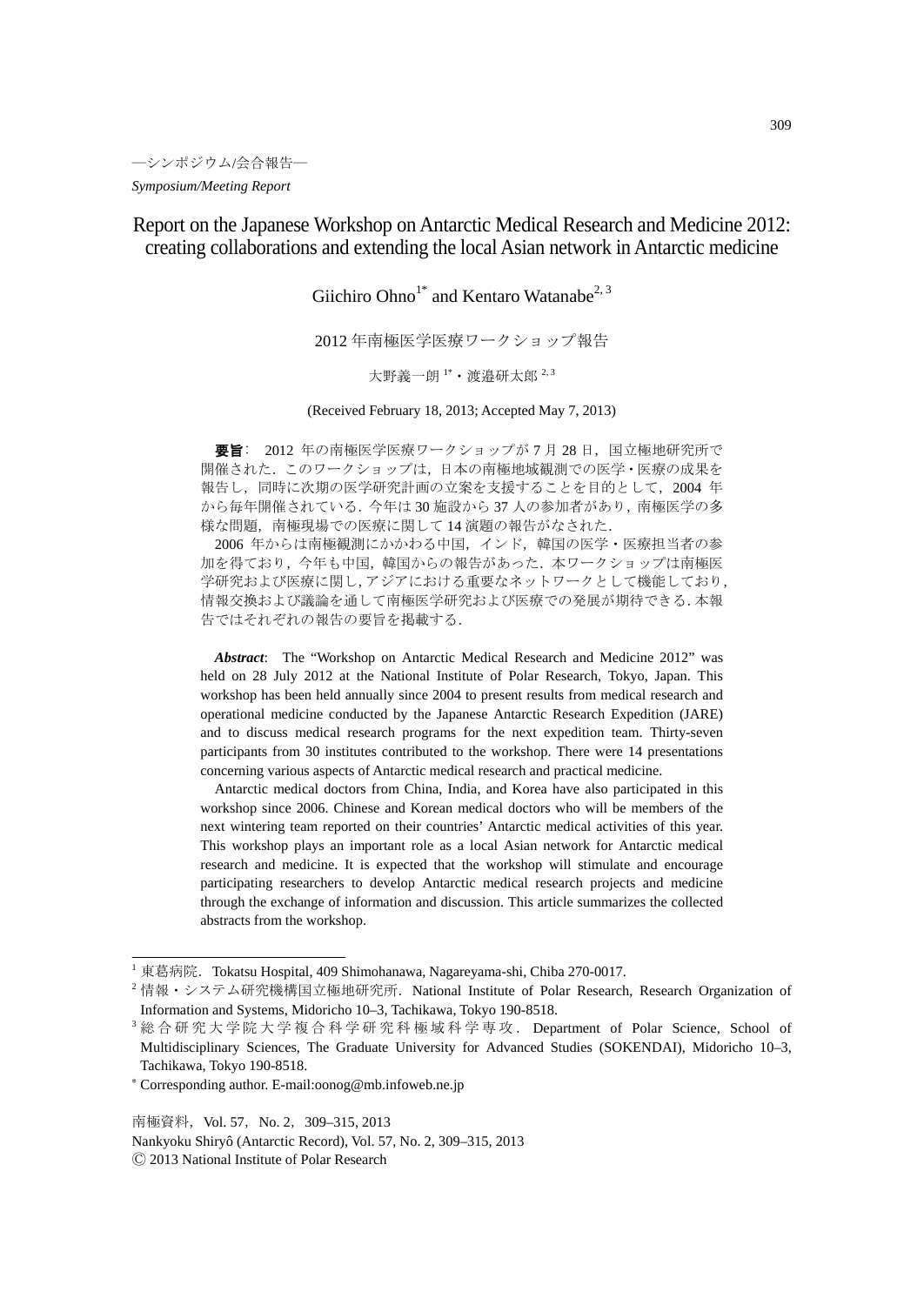#### **1. Introduction**

The "Workshop on Antarctic Medical Research and Medicine 2012" was held on 28 July 2012 at the National Institute of Polar Research (NIPR) in Tokyo, Japan. The results of medical research and operational medicine conducted by the Japanese Antarctic Research Expedition (JARE) are presented at this annual workshop, and the medical research programs for the next expedition team are discussed. Since its inception in 2004, this one-day workshop has been scheduled between late July and August on a Saturday, for the convenience of the medical doctors.

The participants and contributors were 37 individuals from 30 institutions, including 5 doctors who had overwintered at Syowa Station (69°00′S, 39°35′E) and medical doctors participating in the JARE-54 starting that November 2012. Resident medical doctors of the JARE-53 joined the discussion from Syowa Station through a real-time teleconference system via the Internet. There were 14 presentations concerning various aspects of Antarctic medical research and practical medicine.

This workshop has an important role as a local Asian network for Antarctic medical research and medicine. Antarctic medical doctors from various Asian countries have been invited to the workshop since 2006. Because each country has only a small group of Antarctic medical researchers, collaboration with other countries is necessary for productive discussion. Accordingly, Chinese and Korean members of next winter's medical teams reported on their countries' Antarctic activities. The following presents a summary of the abstracts from the workshop.

#### **2. Abstracts**

# *2.1. Medical report of the 52nd JARE winter party Takako Aoyama (JARE-52)*

A doctor of JARE-52 reported on medical activities at Syowa Station and presented an outline of the medical research conducted. Dental and skin problems were the most frequent complaints, as well as an outbreak of the common cold after the first flight.

# 2.2. Introduction to King Sejong Station and the application of International *Classification of Functioning*

*Jinho Jheong (Korea Polar Research Institute)* 

King Sejong Station, located on King George Island, accommodates two major expeditions: the summer and winter research parties. The winter party, comprising 16 scientists and engineers, stays at King Sejong Station year-round. The station's clinic has one permanent medical doctor. The majority of patients here present with orthopedic or gastrointestinal problems. The subject of medical research in 2013 is to applicate World Health Organization-International Classification of Functioning at King Sejong Station.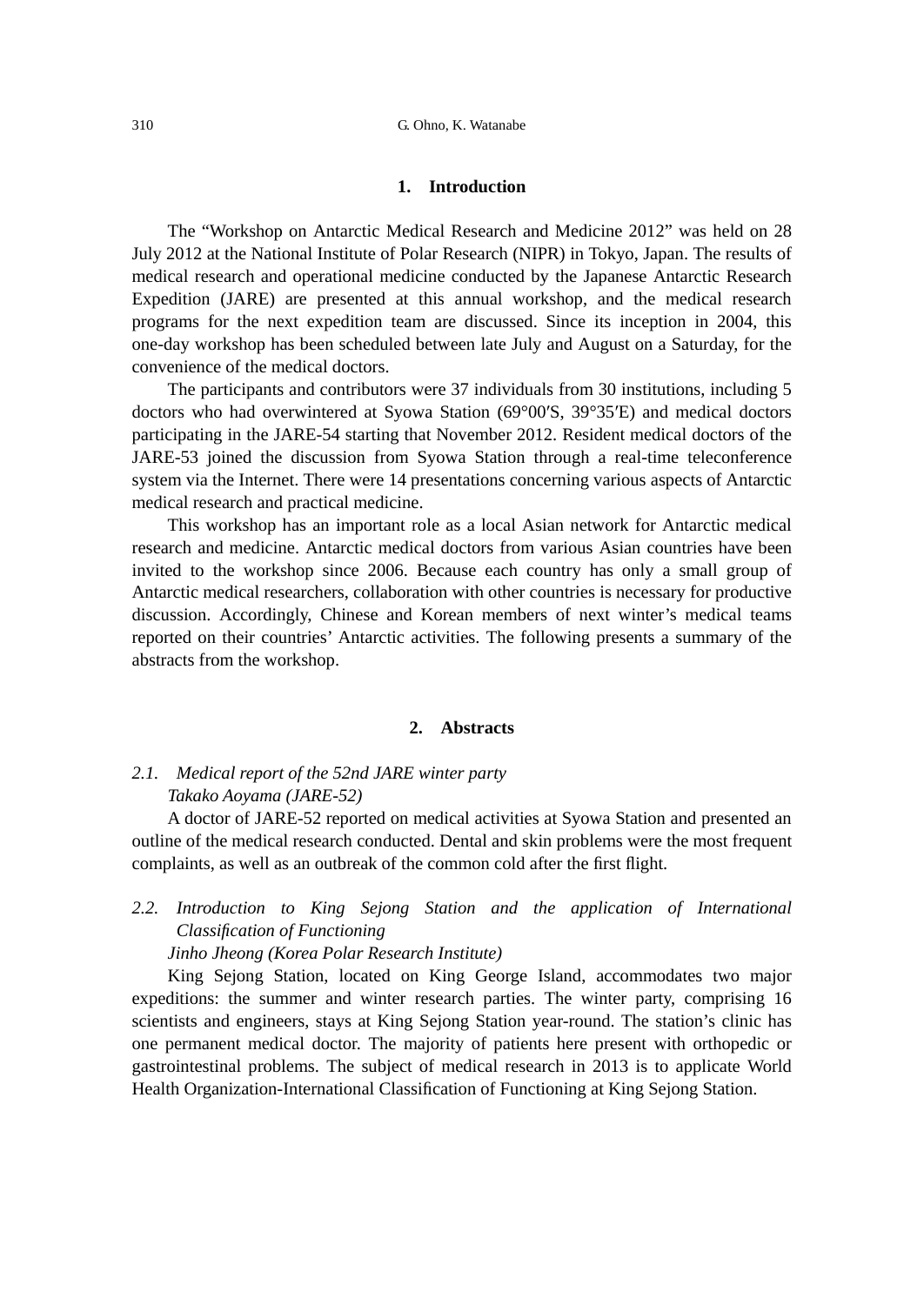# *2.3. Summary of medical missions at Zhongshan Station in 2011 Wu Quan (Beijing Jishuitan Hospital)*

Zhongshan Station is one of China's Antarctic research stations, and is located at 69°22′24″S, 76°22′40″E. It can support 20–25 people over the winter. The medical unit at Zhongshan is newly equipped with various types of large-scale medical equipment, including an anesthesia machine, C-arm X-ray unit, B-type ultrasound system, and autobiochemical analyzer. The unit consists of four subunits: a consulting room, operating room, pharmacy, and ward. One practitioner is dispatched annually by Chinese National Antarctic Research Expedition as sole charge of the medical mission. During 2011, there was 1 medical evacuation; 10 cases of injury, including a lumbar fracture, knee injury, hand injury, and superficial soft tissue injury; and 23 cases of infectious disease requiring treatment. A study was conducted on the relation between sleeping rhythm and cognitive impairment in the winter researchers sponsored by the National Natural Science Foundation of China. The preliminary results indicate that the alteration of photoperiods leads to sleeping disorders with concomitant impairments in memory and the ability to make calculations.

## *2.4. Establishment of the NIPR Ethics Committee in 2012 Kentaro Watanabe (NIPR)*

Because some research programs are proposed by JARE medical doctors, who are employees of the NIPR, it has been a topic of discussion whether the NIPR should establish an ethics committee for its Antarctic medical research. Research programs involving collaborations with other research institutions or universities can be examined by those institutions' ethics committees, but if the program is developed by a medical doctor working for the NIPR, it is proposed that the NIPR should have its own ethics committee.

We gathered examples of committee rules from other organizations and drafted a committee rule to suit the NIPR and JARE. The rule stipulates that the committee should consist of three members from the Medical Committee for JARE and the Medical Examination Committee for JARE members, one professor from a medical college, two professors from the NIPR, two of the directors and two deputy directors from Antarctic Operation Center, experts from the liberal arts and social science fields, and members of the public.

The deliberation procedure was scheduled to start in late August 2012 with the completion of application forms and other relevant procedures. The author is sincerely grateful to those who helped to establish this committee.

## *2.5. Psychological study on wintering members of JARE-52 and members who have returned*

## (1) Psychological study of mood

## *Tetsuya Kawabe (Osaka Prefecture University)*

In this research, 72 wintering members of JARE-50—JARE-52 completed psychological questionnaires concerning their 1) mood (Profile of Mood States test), 2) motivation, and 3) personality (Big Five Inventory test). The surveys were administered six times for JARE-50, and seven times for JARE-51 and JARE-52. The results revealed several differences among the JARE-50, JARE-51, and JARE-52 participants in terms of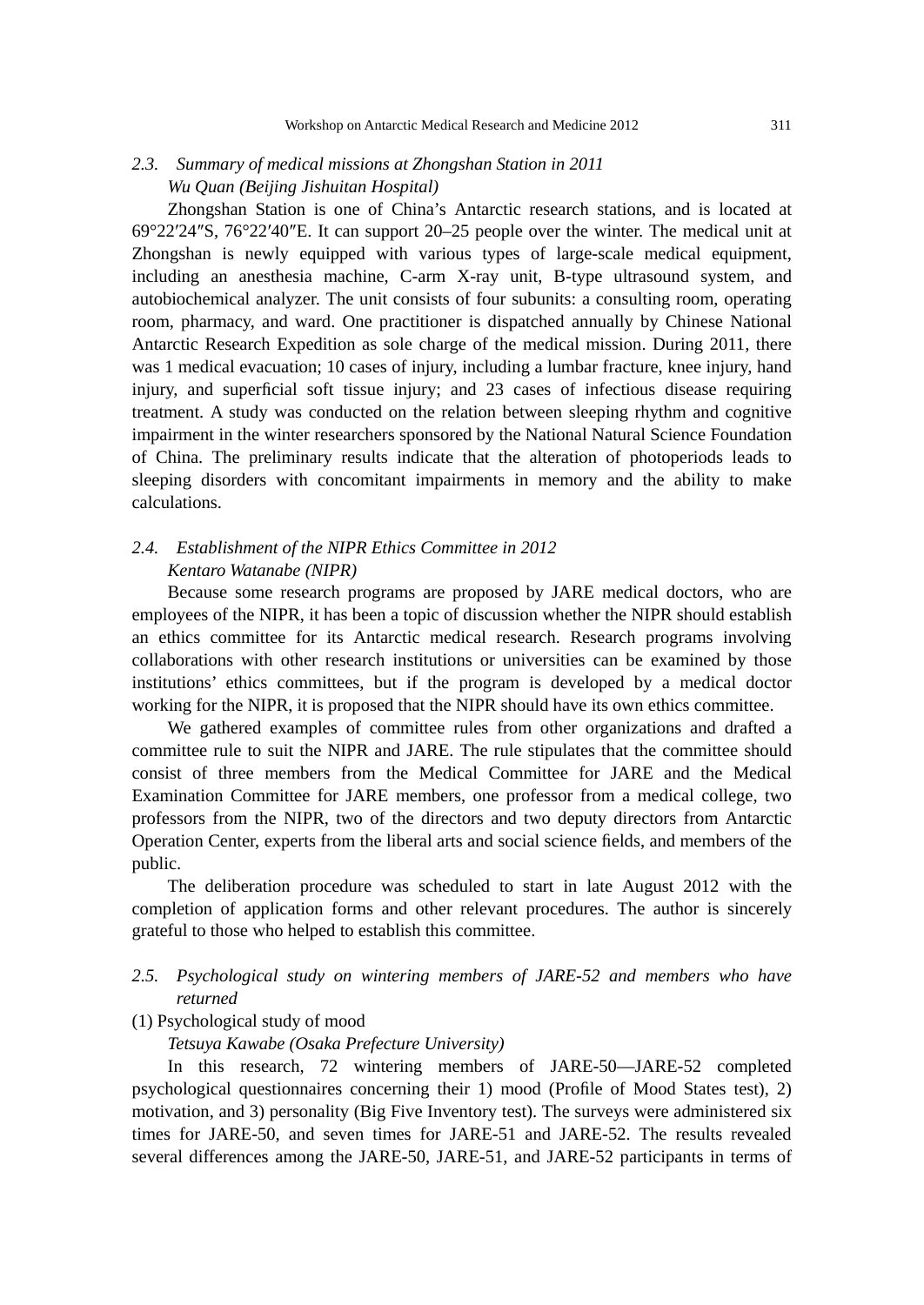mood. Differences depended on the study period; e.g., scores for anger and hostility changed remarkably during the period of midnight sun in JARE-50 and JARE-51, but this change was not seen in JARE-52. In addition, POMS scores were generally flat for JARE-52, and competitive motivation changed during the travel back to Japan.

(2) Psychological study of mental state

*Tetsuya Kawabe1 , Asako Sasaki2 (1 Osaka Prefecture University, <sup>2</sup> Ritsumeikan University)* 

This study examined how the wintering members of JARE perceived their experience in Antarctica after they returned to Japan and how they readjusted to life in Japan. We conducted interviews with these individuals 9–11 months after returning to Japan. Forty-three interviews with male members of JARE-47—JARE-50 were analyzed based on the Modified Grounded Theory Approach, and six categories representing their experience of Antarctica and their mental state were determined. These categories included 1) confusion and difficulties brought on by confronting the reality of Japan, 2) the ability to separate Antarctica from daily life in Japan, 3) smooth adaptation to social situations, 4) identification of new aspects of oneself, 5) lingering thoughts regarding Antarctica, and 6) remembering Antarctica as a past experience. These six categories suggest that the returning members experience inner (psychological) adaptation and external (social) adaptation phases, and that readjustment is variable among the members.

# *2.6. Investigation into exposure of human skin to ultraviolet (UV) radiation, using artificial collagen sheets at Syowa Station Tetsuya Takahashi (Shimane University)*

Employing a unique evaluation method, collagen sheets were used to examine the skin damage caused by short-wavelength UV light during a season of exposure to the Antarctic ozone hole. The collagen sheets were exposed outdoors for 25 and 50 d in the spring, when the ozone hole was present, and in the ozone-hole-free autumn. Samples from the exposed collagen sheets were analyzed for total protein and terminal amino acid (AA) concentrations as an index of collagen fragmentation. The results showed that the amounts of extractable collagen and terminal amino acid concentrations during the spring exposure were approximately two and five times higher, respectively, when compared with those exposed during the autumn. Next, a collagen sheet was covered with a polypropylene film containing zinc oxide and was exposed outdoors. The total amino acid content of the collagen sheet covered by a film with a zinc oxide decreased to nearly one-fourth the amount in a collagen sheet covered with a zinc-oxide-free film, even during the spring exposure. In other words, the addition of zinc oxide suppressed collagen deterioration by UV light very effectively, even if the exposure lasted 50 d in spring, when the ozone hole appears. As described above, the collagen sheet method used for this evaluation could be used to quantify the protective effects of UV-blocking film against the high-energy UV light that reaches the ground when the ozone hole appears.

*2.7. Physiological adaptation of humans to Antarctica during the summer of JARE-53*  Junichiro Yamauchi<sup>1, 2</sup>, Shigeo Kawada<sup>2, 3</sup>, Ryuta Kinugasa<sup>2, 4</sup>, Mitsunori Miyazaki<sup>5</sup>, *Keisuke Kida6 , Noriteru Morita<sup>7</sup> , Kazuki Takizawa<sup>8</sup> , Taichi Yamaguchi9 , Takeshi*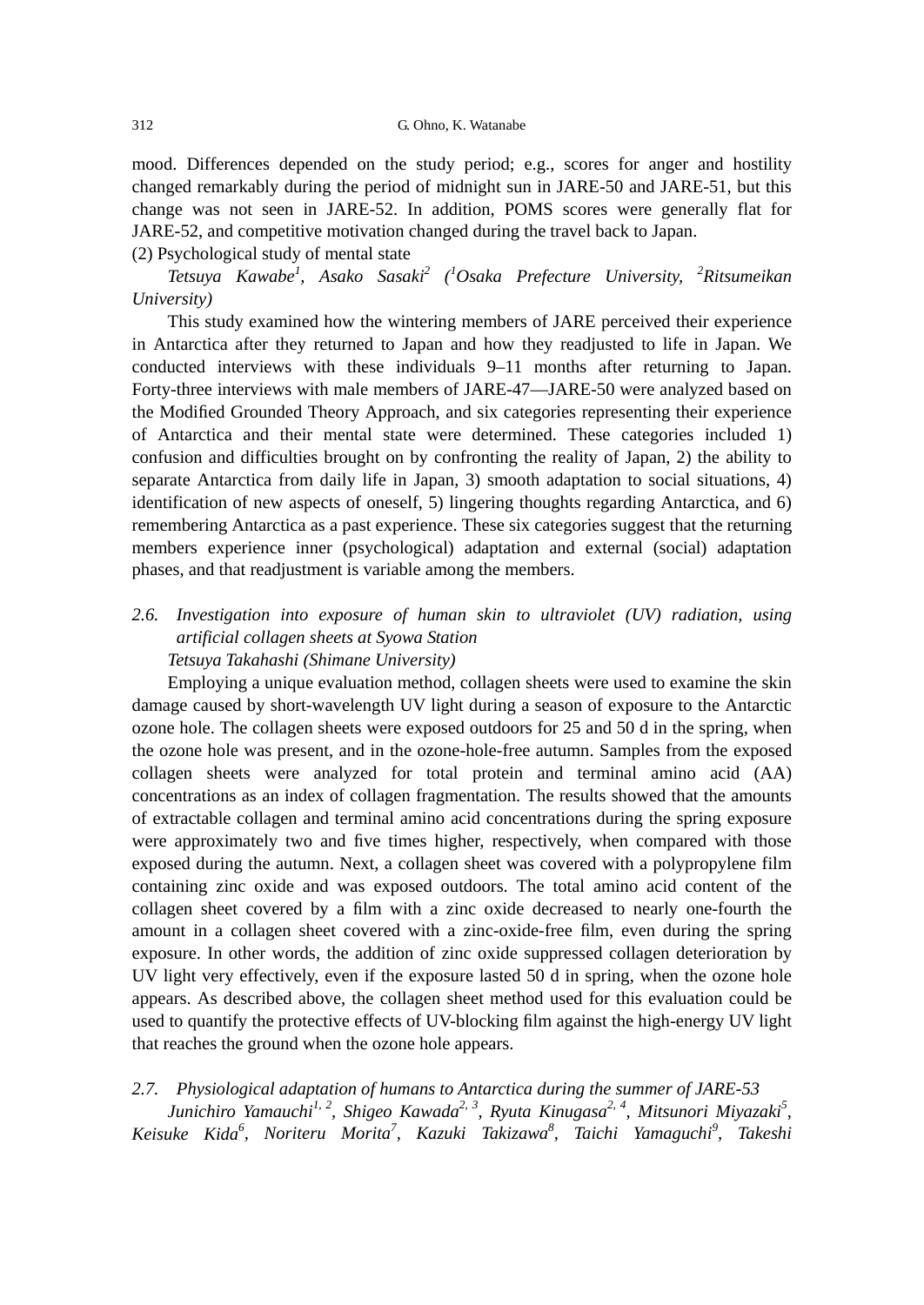*Hashimoto10, Satoshi Fujita10, Yuichi Kuwabara11, Nobuko Hashimoto11, Tatsuo Kanamaru11, Hisashi Oiwane11, Yukihisa Akada11, Sunao Uchida2 , Satoshi Imura<sup>11</sup>* ( *1 Tokyo Metropolitan University, <sup>2</sup> Waseda University, <sup>3</sup> The University of Tokyo, <sup>4</sup> Kanagawa University, <sup>5</sup> Health Sciences University of Hokkaido, <sup>6</sup> St. Marianna University, <sup>7</sup> Hokkaido University of Education, <sup>8</sup> Hokkaido University, <sup>9</sup> Rakuno Gakuen University, 10Ritsumeikan University, 11National Institute of Polar Research)* 

The adaptation of human biological systems to Antarctica is poorly understood. Therefore, we investigated how humans adapt physiologically to the Antarctic environment. This study was partially supported by a grant for the Polar Research Phase Ⅷ Project of the National Institute of Polar Research.

*2.8. Ornithine improved moderate vitamin B6 deficiency and sleep in JARE members during the summer* 

 $M$ asahisa Horiuchi<sup>1</sup>, Hirohiko Kanesada<sup>2</sup>, Takahiro Miyata<sup>3</sup>, Kentaro Watanabe<sup>2</sup>, *Akihito Nishimura<sup>4</sup> , Takashi Kokubo<sup>5</sup> , Takayoshi Kirisako<sup>5</sup>*

*( 1 Kagoshima University, <sup>2</sup> National Institute of Polar Research, <sup>3</sup> Ikeda Clinic, <sup>4</sup> Kyowa Hakko Bio Co., Ltd., <sup>5</sup> Kirin Holdings Company, Ltd.)* 

Alterations in amino acid (AA) levels and sleep among expedition members in Antarctica have not yet been fully examined. JARE members who stayed in Antarctica during the summer season for 3 months from December 2010 were examined. A randomized double-blind study of ornithine ingestion (400 mg/day) for 4 weeks was performed after the members provided informed consent. Sleep conditions were evaluated subjectively by the Obstructive Sleep Apnea questionnaire (brief version). Alterations in blood AAs, in addition to biochemical changes such as increased Creatine Phosphokinase and Lactic Dehydrogenase levels, were observed among the expedition members. It was concluded that ornithine ingestion was beneficial for minimizing sleep disturbances and improving vitamin B6 levels.

## *2.9. A report on telemedicine from Syowa Station Nobuko Hashimoto, Yuichi Kuwahara (Syowa Station, JARE-53)*

The resident medical doctors at Syowa Station demonstrated the station's medical equipment via a teleconference system, showing the efficacy of the system for telemedicine support. Every month, a telemedicine drill was scheduled to connect with a designated general hospital near Tokyo, and the system was proved practicable.

## *2.10. Experience of using a telemedicine system at Syowa Station Yutaka Okada (Tsubasa Clinic/JARE-51)*

The telemedicine system at Syowa Station was set up by the JARE-45. Thereafter, the wintering teams used this system for diagnosis and therapeutic treatment or social medicine, but there were no outbreaks of serious illness or incidences of trauma. Unfortunately, two team members were injured during wintering over of JARE-51 following an accident at Syowa Station. This incident demonstrated the usefulness of the telemedicine system, enabling us to consult an orthopedist (at Tokatsu Hospital, Japan) regarding the treatment. The telemedicine system demonstrated a sufficiently stable connection and broadcast a clear enough image for the specialist to diagnose and treat the patients.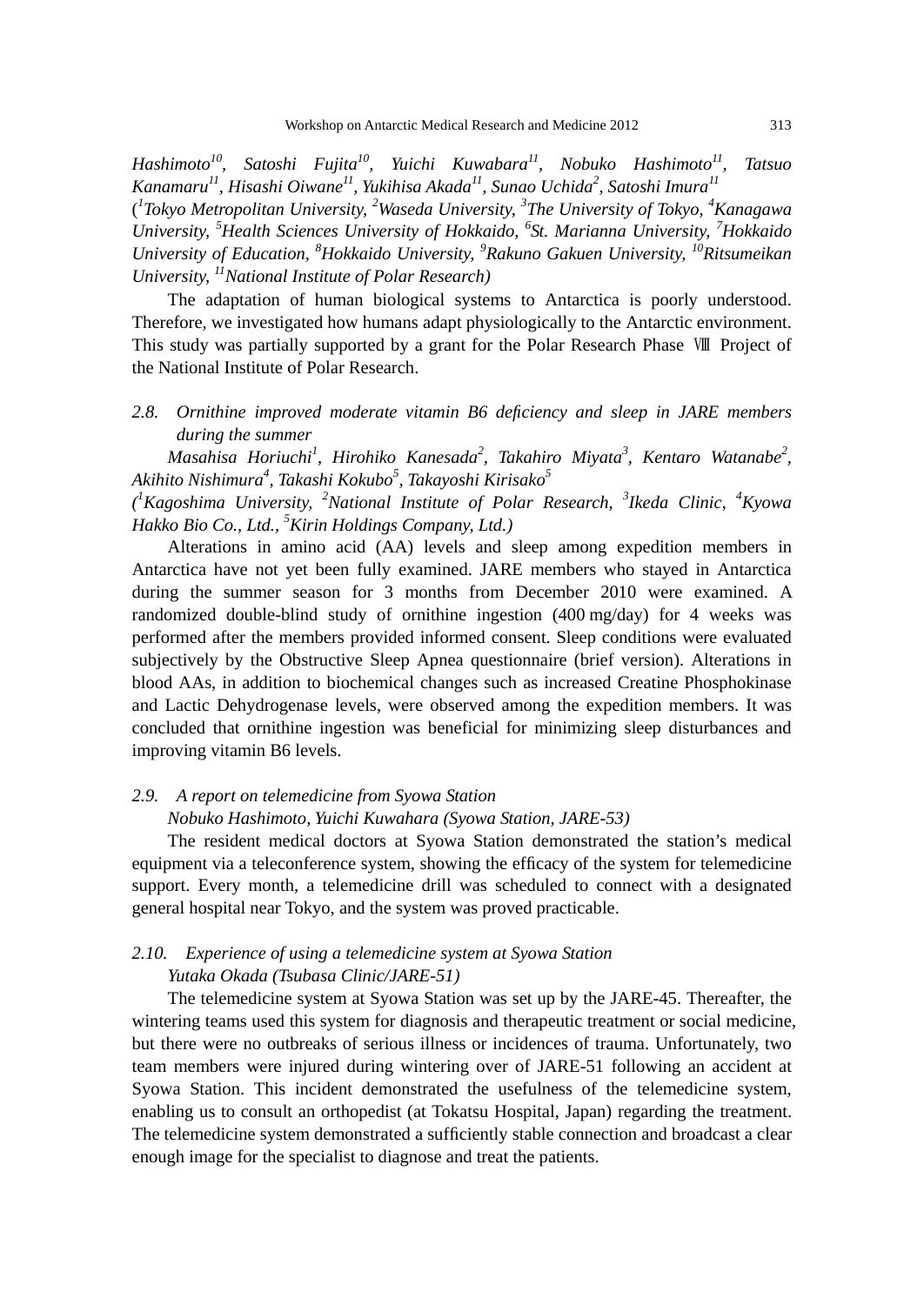#### 314 G. Ohno, K. Watanabe

#### *2.11. Progress of the study on* Legionella *spp. at Syowa Station (2010*–*11)*

 *Norifumi Shimoeda<sup>1</sup> , Yoshikazu Ishii2 (1 JA Tochigi Shimotsuga General Hospital, 2 Toho University)* 

For the past 15 years, *Legionella* spp. have been observed in the hot-water supply system to the bathing facilities at our Antarctic wintering stations. Until 2006, the 16S rDNA gene from *Legionella* spp. was detected in the bathing facilities (specifically, in the shower heads, ultrafilter, biofilms, *etc.*) at Syowa Station or Dome Fuji; however, *Legionella* spp. in the hot-water supply system at Syowa can now be controlled using a silver ion sterile system. Although it has a negative impact on the bathing facilities, we are also interested in the *Legionella* spp. in the environment of Antarctica. The specific 16S rDNA of *Legionella* spp. or host amoeba has been detected since 2008 in the soils and pebbles of East Ongul Island, and was also detected in the Antarctica at 50 km from the Syowa Base in 2010 and 2011.

#### *2.12. Medical research of JARE-54*

## (1) A novel method for the prevention and measurement of motion sickness *Tatsuhisa Hasegawa, Hirofumi Oe (JARE-54)*

The problem of motion sickness is caused by exposure to a passive motion environment. Although it is commonly observed, an effective method for its prevention has not been established. In this study, we evaluate the safety and efficacy of serotonin blockers for preventing motion sickness. Additionally, we assess the usefulness of  $E<sub>1</sub>CO<sub>2</sub>$  (partial pressure of end tidal  $CO<sub>2</sub>$ ) deterioration as a subjective index of motion sickness.

(2) Efficacy of equilibrium measurements for estimating the mental state of wintering personnel in polar regions

*Tatsuhisa Hasegawa, Hirofumi Oe (JARE-54)* 

Exposure to confined and unconventional environments commonly induces adverse psychological effects. Previous studies have reported that detection of subtle equilibrium disorders using posturography was useful for estimating a person's mental fatigue and anxiety. This study aims to establish a convenient method to assess mental state using a widely available device (a "Wii" game console system).

(3) Medical research programs to be continued by JARE-54

*Hirofumi Oe, Tatsuhisa Hasegawa (JARE-54)* 

We will take over three research projects from the JARE-53 medical team: 1) a study on food and health, 2) a psychological study on wintering members, and 3) a survey of *Legionella* spp. around Syowa Station.

## *2.13. Study of environmental factors that influence lower urinary tract symptoms*

*Atsushi Ikeda<sup>1</sup> , Koji Kawai2 , Koji Yoshimura<sup>3</sup> , Hiroyuki Nishiyama<sup>3</sup> (1 Hitachi General Hospital, <sup>2</sup> University of Tsukuba, 3 Kyoto University)* 

Background and purpose: Lower urinary tract symptoms are generally caused by a range of urological issues, and can have a negative impact on quality of life. Lower urinary tract symptoms are most commonly related to factors such as age, psychiatric status, urological disease [Benign Prostatic Hyperplasia, overactive bladder syndrome, *etc.*], and environmental factors. However, few studies have demonstrated a relationship between urinary symptoms and work environment. Our purpose is to elucidate the influence of work